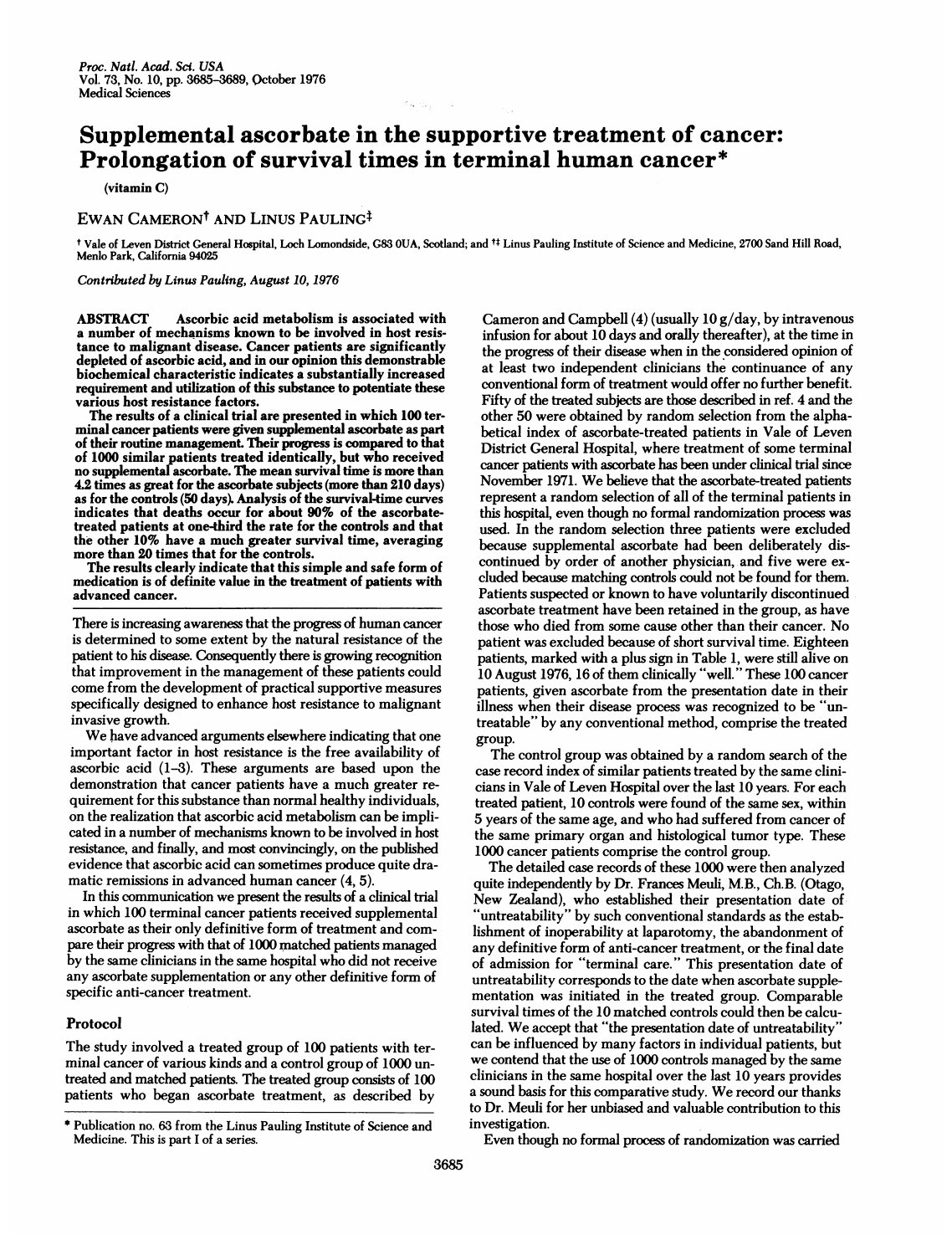| Table 1. Comparison of time of survival of 100 cancer patients who received ascorbic acid and |
|-----------------------------------------------------------------------------------------------|
| 1000 matched patients with no treatment <sup>a</sup>                                          |

|            |                                    |                  |          |                         | Survival time (days)    |                  |                         |                         |              |                  |            |                  |                  |                          | <b>Test</b>                |                         |
|------------|------------------------------------|------------------|----------|-------------------------|-------------------------|------------------|-------------------------|-------------------------|--------------|------------------|------------|------------------|------------------|--------------------------|----------------------------|-------------------------|
| Case       | Primary tumor                      |                  |          | Ten matched controls    |                         |                  |                         |                         |              |                  |            |                  | Test             | case/<br>mean<br>control |                            |                         |
| no.        | type                               |                  | Sex Age  |                         | Mean<br>Individuals     |                  |                         |                         |              |                  |            |                  |                  | case                     | (%)                        |                         |
| 1.         | Stomach                            | F                | 61       | 12                      | 41                      | 5                | 29                      | 85                      | 124          | 8                | 54         | 21               | 36               | 38.5                     | 121                        | 314                     |
| 2.         | Stomach                            | М                | 69       | 8                       | 6                       | 3                | 9                       | $\overline{\mathbf{4}}$ | 26           | 8                | 114        | 15               | 14               | 20.7                     | 12                         | 58                      |
| 3.         | Stomach                            | F                | 62       | 15                      | 1                       | 72               | 19                      | 19                      | 27           | 35               | 99         | 76               | 111              | 47.4                     | 9                          | 19                      |
| 4.         | Stomach                            | $\mathbf F$      | 66       | $\overline{\mathbf{4}}$ | 87                      | 7                | 11                      | 3                       | 13           | 12               | 6          | 34               | 35               | 21.2                     | 18                         | 85                      |
| 5.<br>6.   | Stomach                            | м<br>М           | 42<br>79 | 8                       | 1<br>4                  | 74               | 358                     | 9                       | 84           | 14               | 16         | 16               | 128              | 70.8                     | 258                        | 368                     |
| 7.         | Stomach<br>Stomach                 | м                | 76       | 45<br>22                | 19                      | 12<br>12         | 1<br>9                  | 9<br>14                 | 6<br>7       | 12<br>15         | 130<br>3   | 4<br>5           | 11<br>14         | 23.4<br>12.0             | 43<br>142                  | 184<br>1183             |
| 8.         | Stomach                            | м                | 54       | 24                      | 26                      | 21               | 61                      | 27                      | 48           | 7                | 26         | $\mathbf{2}$     | 221              | 46.3                     | 36                         | 78                      |
| 9.         | Stomach                            | М                | 62       | 14                      | 23                      | 13               | 89                      | 4                       | 11           | 4                | 4          | 36               | 27               | 22.5                     | $149+$                     | 622                     |
| 10.        | Stomach                            | F                | 69       | 6                       | 19                      | 55               | $\mathbf 2$             | 21                      | 8            | 53               | 11         | 103              | 17               | 29.5                     | $182+$                     | 617                     |
| 11.        | Stomach                            | M                | 45       | 17                      | 24                      | 7                | 57                      | 128                     | 16           | 44               | 64         | 110              | 78               | 54.5                     | 82                         | 150                     |
| 12.        | Stomach                            | м                | 57       | 19                      | 13                      | 8                | 11                      | 39                      | 29           | 41               | 17         | 170              | 5                | 36.9                     | 64                         | 173                     |
| 13.        | <b>Bronchus</b>                    | M                | 74       | 16                      | 56                      | 29               | 27                      | 67                      | 41           | 25               | 26         | 6                | 40               | 33.3                     | 39                         | 117                     |
| 14.        | <b>Bronchus</b>                    | М                | 74       | 21                      | $\mathbf 2$             | 27               | 30                      | 18                      | 1            | 31               | 1          | 21               | 16               | 16.8                     | 427                        | 2542                    |
| 15.        | <b>Bronchus</b>                    | М                | 66       | 47                      | 94                      | 7                | 39                      | 3                       | 53           | 5                | 4          | 82               | 9                | 34.3                     | 17                         | 50                      |
| 16.        | <b>Bronchus</b>                    | м                | 52       | 35                      | $\overline{\mathbf{4}}$ | 70               | 21                      | 126                     | 8            | 46               | 272        | 39               | 75               | 69.6                     | 460                        | 661                     |
| 17.        | <b>Bronchus</b>                    | F                | 48       | 11                      | 33                      | 30               | 5                       | 6                       | $\mathbf{1}$ | 45               | 24         | 81               | 57               | 29.3                     | 90                         | 307                     |
| 18.        | <b>Bronchus</b>                    | F                | 64       | 7                       | $\mathbf{1}$            | 26               | 13                      | 71                      | 14           | 4                | 30         | 103              | $\boldsymbol{2}$ | 27.1                     | 187                        | 690                     |
| 19.        | <b>Bronchus</b>                    | М                | 70       | 24                      | 8                       | 20               | 7                       | 62                      | 20           | 5                | 41         | 19               | 49               | 25.5                     | 58                         | 227                     |
| 20.        | <b>Bronchus</b>                    | M                | 78       | 32                      | 19                      | 39               | 40                      | 24                      | 21           | 43               | 103        | $\boldsymbol{2}$ | 21               | 34.4                     | 52                         | 151                     |
| 21.<br>22. | <b>Bronchus</b><br><b>Bronchus</b> | M<br>М           | 71<br>70 | 5<br>3                  | 53<br>$\mathbf 2$       | 7<br>33          | 30<br>24                | $\mathbf 2$<br>25       | 5<br>35      | 20<br>25         | 39<br>62   | 31               | 16<br>63         | 20.8<br>27.4             | 100                        | 481                     |
| 23.        | <b>Bronchus</b>                    | M                | 39       | 42                      | 31                      | 74               | 5                       | 88                      | 45           | 28               | 3          | $\bf{2}$<br>15   | 70               | 40.1                     | 200+<br>42                 | 730<br>105              |
| 24.        | <b>Bronchus</b>                    | м                | 70       | 24                      | $\mathbf{1}$            | 30               | $\mathbf 2$             | 5                       | 42           | 46               | 41         | 7                | 57               | 25.5                     | 167                        | 655                     |
| 25.        | <b>Bronchus</b>                    | M                | 70       | 8                       | 34                      | 29               | 24                      | 5                       | $\cdot$ 4    | 32               | 129        | 20               | 51               | 40.7                     | 33                         | 81                      |
| 26.        | Esophagus                          | M                | 72       | 12                      | 21                      | 19               | 14                      | 81                      | 26           | 59               | 21         | 28               | 33               | 57.4                     | 50                         | 87                      |
| 27.        | Esophagus                          | F                | 80       | $\boldsymbol{2}$        | 29                      | 6                | 45                      | 48                      | 24           | 13               | 238        | 56               | $\boldsymbol{2}$ | 46.3                     | 43                         | 93                      |
| 28.        | Colon                              | F                | 76       | $\overline{2}$          | $\overline{2}$          | 18               | 5                       | 20                      | 22           | 1                | 1          | 4                | $\mathbf{1}$     | 7.6                      | 57                         | 750                     |
| 29.        | Colon                              | F                | 58       | 56                      | 39                      | 31               | 15                      | 9                       | 11           | 8                | 10         | 6                | 62               | 24.7                     | 32                         | 130                     |
| 30.        | Colon                              | M                | 49       | 35                      | 122                     | 107              | 28                      | 30                      | 13           | 78               | 65         | 46               | 56               | 58.0                     | 201                        | 347                     |
| 31.        | Colon                              | м                | 69       | 48                      | 9                       | 7                | 15                      | 30                      | 90           | 26               | 94         | 38               | 15               | 37.3                     | 1267                       | 4343                    |
| 32.        | Colon                              | F                | 70       | 64                      | 102                     | 13               | 82                      | 8                       | 51           | 33               | 144        | 17               | 11               | 52.5                     | 144                        | 274                     |
| 33.        | Colon                              | F                | 68       | 9                       | 15                      | 40               | 11                      | 17                      | 217          | 163              | 59         | 18               | 38               | 38.5                     | 170                        | 442                     |
| 34.        | Colon                              | м                | 50       | 7                       | 108                     | 7                | 18                      | 17                      | 14           | 51               | 69         | 16               | (32)             | 33.8                     | 428                        | 1266                    |
| 35.        | Colon                              | F                | 74       | 11                      | 45                      | 50               | 6                       | 18                      | 26           | 40               | 11         | 88               | 23               | 31.8                     | $157+$                     | 494                     |
| 36.        | Colon                              | M                | 66       | 13                      | 7                       | 224              | 31                      | 72                      | 11           | 1                | 4          | 11               | 14               | 38.8                     | 58                         | 149                     |
| 37.<br>38. | Colon<br>Colon                     | F<br>F           | 76<br>56 | 23<br>24                | 129<br>$\mathbf{1}$     | 8<br>30          | 63<br>$\mathbf{2}$      | 60<br>5                 | 21<br>42     | 28<br>46         | 3<br>41    | 15<br>7          | 70<br>57         | 43.8<br>25.5             | $123+$<br>861              | 281<br>3376             |
| 39.        | Rectum                             | F                | 56       | 51                      | 406                     | 74               | 36                      | 41                      | 106          | 30               | 82         | 82               | 98               | 100.6                    | 62                         | 62                      |
| 40.        | Rectum                             | F                | 75       | 3                       | 40                      | 46               | 58                      | 7                       | 9            | 19               | 68         | 16               | 178              | 44.4                     | 223                        | 502                     |
| 41.        | Rectum                             | M                | 56       | 3                       | 18                      | 52               | 36                      | 34                      | $\mathbf 7$  | 49               | 3          | $6\phantom{1}6$  | (13)             | 22.2                     | 18                         | 81                      |
| 42.        | Rectum                             | F                | 57       | 9                       | 73                      | 11               | 19                      | 98                      | 82           | (184)            | (97)       | (89)             | (47)             | 70.9                     | 223                        | 314                     |
| 43.        | Rectum                             | M                | 68       | 11                      | 11                      | 91               | 47                      | 18                      | 23           | 4                | 13         | 79               | 84               | 38.1                     | $140+$                     | 367                     |
| 44.        | Rectum                             | м                | 54       | 52                      | 36                      | 10               | 127                     | 18                      | 98           | $6\phantom{.}$   | 73         | 11               | 19               | 45.0                     | 198                        | 440                     |
| 45.        | Rectum                             | M                | 59       | 15                      | $\boldsymbol{2}$        | 78               | 8                       | 98                      | 30           | 140              | 54         | 233              | (14)             | 67.2                     | 759                        | 1129                    |
| 46.        | Ovary                              | F                | 49       | 36                      | 5                       | 117              | 29                      | 31                      | 22           | 101              | 140        | 94               | 73               | 64.8                     | 226                        | 349                     |
| 47.        | Ovary                              | F                | 68       | 41                      | 39                      | 18               | 37                      | 67                      | 3            | 91               | 40         | $\bf 6$          | 13               | 35.5                     | 33                         | 93                      |
| 48.        | Ovary                              | F                | 49       | 53                      | 15                      | 38               | 122                     | 68                      | 33           | 841              | 18         | 21               | 40               | 124.9                    | 183                        | 146                     |
| 49.        | Ovary                              | F<br>$\mathbf F$ | 67       | 19                      | 36                      | 22<br>22         | $\cdot$ 2               | 10                      | 32           | 48<br>86         | 132<br>106 | 21<br>99         | 97<br>107        | 41.9<br>75.4             | $240+$                     | 573                     |
| 50.<br>51. | Ovary<br><b>Breast</b>             | F                | 56<br>56 | 49<br>1                 | 39<br>65                | 26               | 85<br>6                 | 160<br>$\boldsymbol{2}$ | 1<br>15      | 19               | 102        | 71               | 131              | 43.8                     | $123+$<br>$\boldsymbol{4}$ | 163<br>$\boldsymbol{9}$ |
| 52.        | <b>Breast</b>                      | F                | 57       | 3                       | 28                      | 15               | $\overline{\mathbf{4}}$ | 14                      | 16           | 14               | 48         | 61               | 15               | 21.8                     | 22                         | 101                     |
| 53.        | <b>Breast</b>                      | F                | 53       | 33                      | 183                     | 6                | 190                     | 45                      | 29           | 16               | 45         | 109              | 34               | 69.0                     | 576                        | 835                     |
| 54.        | <b>Breast</b>                      | F                | 66       | 22                      | 12                      | 94               | 55                      | $\boldsymbol{7}$        | 38           | $\boldsymbol{2}$ | 10         | 76               | 12               | 102.8                    | 342                        | 333                     |
| 55.        | <b>Breast</b>                      | F                | 68       | 107                     | 41                      | 69               | 19                      | 17                      | 251          | 101              | 81         | 50               | 52               | 78.8                     | 567                        | 720                     |
| 56.        | <b>Breast</b>                      | F                | 53       | 8                       | $\boldsymbol{2}$        | $\boldsymbol{2}$ | 42                      | 31                      | 17           | 96               | 231        | 42               | 20               | 49.1                     | 86                         | 175                     |
| 57.        | <b>Breast</b>                      | F                | 75       | 45                      | 175                     | 12               | 91                      | 27                      | 5            | 20               | 11         | 63               | 73               | 74.2                     | 590                        | 795                     |
| 58.        | <b>Breast</b>                      | F                | 74       | 12                      | $\boldsymbol{2}$        | 35               | 6                       | 18                      | 33           | 30               | 107        | 85               | 47               | 37.5                     | 8                          | 21                      |
| 59.        | <b>Breast</b>                      | F                | 49       | 3                       | 16                      | 62               | 44                      | 1                       | 17           | 93               | 73         | 5                | 57               | 37.1                     | 35                         | 94                      |
| 60.        | <b>Breast</b>                      | F                | 50       | 31                      | 29                      | 28               | 40                      | 265                     | 14           | 31               | 24         | 104              | 229              | 82.6                     | 1644+                      | 1990                    |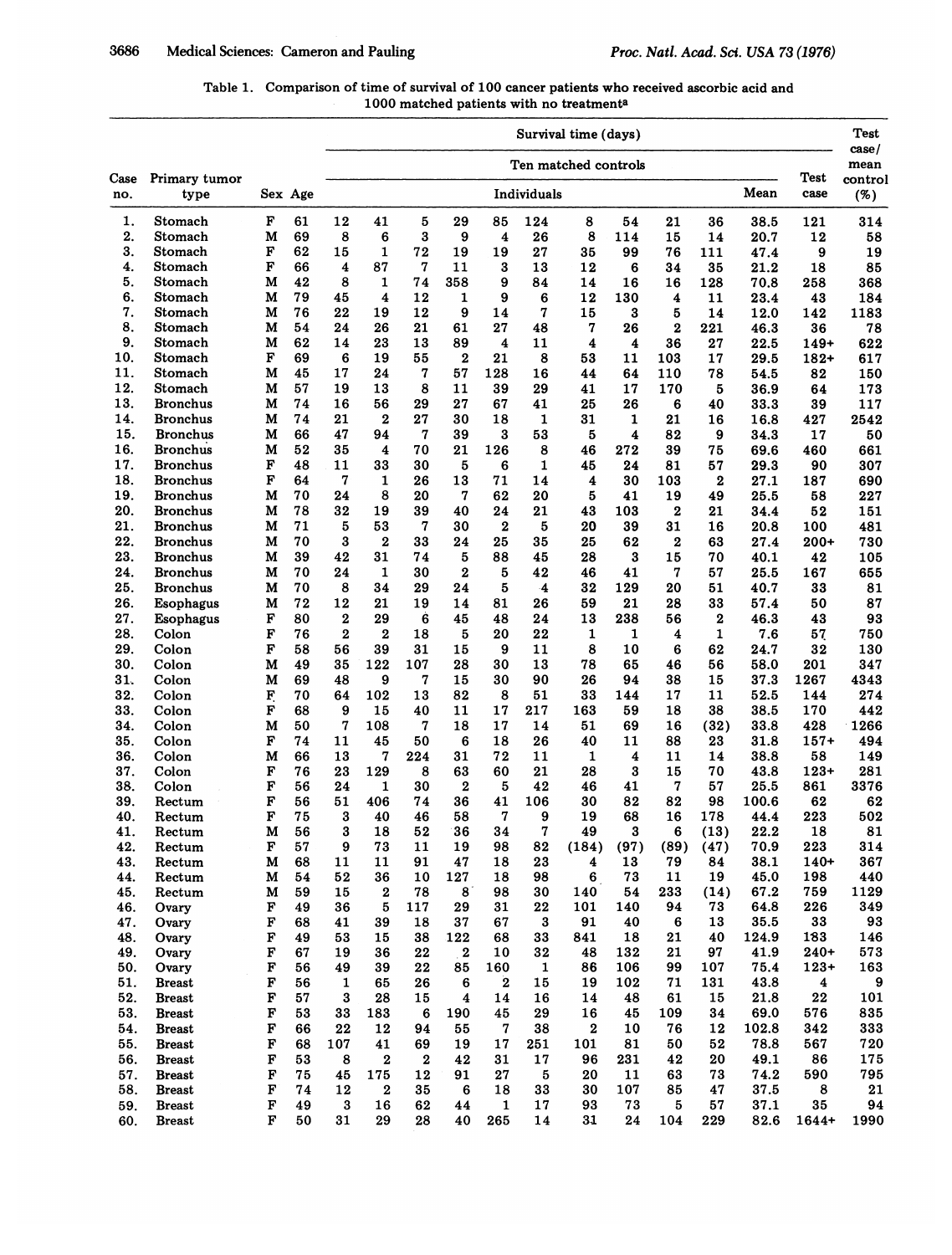|      |                  |              |         |              | Survival time (days) |                         |       |                |       |                    |                  |                 |                 | Test<br>case/<br>mean<br>control<br>(%) |         |      |
|------|------------------|--------------|---------|--------------|----------------------|-------------------------|-------|----------------|-------|--------------------|------------------|-----------------|-----------------|-----------------------------------------|---------|------|
| Case | Primary tumor    |              |         |              | Ten matched controls |                         |       |                |       |                    |                  |                 |                 |                                         | Test    |      |
| no.  | type             |              | Sex Age |              | Individuals<br>Mean  |                         |       |                |       |                    |                  |                 | case            |                                         |         |      |
| 61.  | <b>Breast</b>    | F            | 53      | 105          | 73                   | 193                     | 159   | 8              | 127   | 126                | 167              | 71              | 42              | 107.1                                   | $173+$  | 162  |
| 62.  | <b>Bladder</b>   | M            | 93      | 17           | 47                   | 21                      | 12    | $\overline{2}$ | 18    | 21                 | 46               | 133             | 48              | 36.5                                    | 241     | 660  |
| 63.  | <b>Bladder</b>   | F            | 70      | 39           | 9                    | 126                     | 52    | 26             | 97    | 10                 | 8                | 7               | 79              | 45.3                                    | 253     | 556  |
| 64.  | Bladder          | $\mathbf F$  | 73      | $\mathbf{1}$ | 23                   | 52                      | 30    | 38             | 38    | 25                 | 13               | 45              | 24              | 28.9                                    | 110     | 381  |
| 65.  | <b>Bladder</b>   | F            | 77      | 3            | 52                   | 48                      | 142   | 118            | 34    | 33                 | 10               | 38              | 26              | 50.4                                    | 34      | 67   |
| 66.  | <b>Bladder</b>   | м            | 44      | 6            | 9                    | 36                      | 48    | 10             | 21    | 8                  | 52               | 42              | 16              | 24.8                                    | 34      | 137  |
| 67.  | <b>Bladder</b>   | M            | 62      | 47           | 118                  | 85                      | 76    | 19             | 58    | 127                | 72               | 10              | 15              | 62.7                                    | 669+    | 1067 |
| 68.  | <b>Bladder</b>   | M            | 69      | 39           | 5                    | 66                      | 26    | 25             | 267   | 85                 | 12               | 13              | 27              | 56.5                                    | 30      | 53   |
| 69.  | Gallbladder      | F            | 71      | 7            | 8                    | 56                      | 22    | 91             | 44    | 30                 | 22               | 47              | 14              | 34.1                                    | 22      | 64   |
| 70.  | Gallbladder      | М            | 67      | 20           | 159                  | $\overline{\mathbf{4}}$ | 212   | 73             | 60    | 94                 | 31               | 16              | 91              | 76.0                                    | 209     | 275  |
| 71.  | Kidney (Ca)      | F            | 71      | 6            | $\overline{2}$       | 17                      | 83    | 81             | 55    | 14                 | 114              | 60              | 106             | 53.8                                    | 176     | 327  |
| 72.  | Kidney (Ca)      | F            | 63      | 68           | 76                   | 8                       | 31    | 26             | 5     | 8                  | 69               | 29              | 49              | 36.9                                    | 89      | 241  |
| 73.  | Kidney (Ca)      | F            | 51      | 16           | 82                   | 27                      | 41    | 65             | 29    | 8                  | 125              | (95)            | (117)           | 60.6                                    | 147     | 243  |
| 74.  | Kidney (Ca)      | M            | 53      | 7            | 15                   | 7                       | 49    | 95             | 21    | 91                 | 35               | 19              | 76              | 41.5                                    | 58      | 140  |
| 75.  | Kidney (Ca)      | M            | 55      | 15           | 13                   | 12                      | 16    | 45             | 48    | 89                 | 95               | 6               | 83              | 42.2                                    | 659     | 1562 |
| 76.  | Kidney (Ca)      | М            | 73      | 25           | 11                   | 209                     | 19    | 30             | 198   | 31                 | 7                | 30              | 50              | 61.0                                    | 293     | 480  |
| 77.  | Kidney (Ca)      | M            | 45      | 91           | 35                   | 19                      | 77    | 64             | 12    | 127                | 74               | 34              | 82              | 61.5                                    | 3       | 5    |
| 78.  | Kidney (Pap)     | М            | 69      | 67           | 74                   | (24)                    | (37)  | 87b            | 43b   | 21 <sub>b</sub>    | 82 <sub>b</sub>  | 14 <sub>b</sub> | 41 <sub>b</sub> | 49.0                                    | 24      | 49   |
| 79.  | Kidney (Pap)     | М            | 74      | 57           | 67                   | 51                      |       | (491)(127)     | 324   | 174                | 126 <sup>b</sup> | 179b            | 97b             | 169.3                                   | $1554+$ | 918  |
| 80.  | Lymphoma         | М            | 40      | 144          | 41                   | 53                      | 29    | 16             | 20    | 41                 | 279              | 302             | 103             | 102.8                                   | 1016+   | 988  |
| 81.  | Lymphoma         | М            | 65      | 28           | 68                   | 51                      | 56    | 117            | 138   | 10                 | 36               | 51              | 142             | 69.7                                    | 82      | 118  |
| 82.  | Prostate         | м            | 47      | 24           | 14                   | 22                      | 23    | 101            | 53    | 157                | 123              | 16              | 80              | 82.3                                    | $166+$  | 202  |
| 83.  | <b>Uterus</b>    | F            | 56      | 25           | 11                   | 7                       | 67    | 130            | 126   | 30                 | 18               | 185             | 61              | 66.0                                    | 68      | 103  |
| 84.  | Chondrosarcoma M |              | 63      | 20           | 25                   | 3                       | 17    | 136            | 17    | 31                 | 23               | 19              | 157             | 44.8                                    | 9       | 20   |
| 85.  | "Brain"          | М            | 49      | $\mathbf{1}$ | 85                   | 56                      | (187) | 57             | 24    | 13                 | 29               | $\mathbf{1}$    | 95              | 54.8                                    | 37      | 67   |
| 86.  | Pancreas         | М            | 77      | 11           | 25                   | 19                      | 38    | 91             | 78    | 13                 | 41               | 40              | 94              | 45.0                                    | 317     | 704  |
| 87.  | Pancreas         | M            | 67      | 112          | 6                    | 55                      | 36    | 256            | 25    | 91                 | 76               | 67              | 52              | 77.6                                    | 21      | 27   |
| 88.  | Pancreas         | F            | 60      | 11           | 42                   | 23                      | 49    | 57             | 69    | 122                | 253              | 89              | 59              | 77.4                                    | 16      | 21   |
| 89.  | Fibrosarcoma     | $\mathbf{F}$ | 54      | 13           | $\mathbf{1}$         | 171                     | 10    | 30             | 64    | (101)              | (9)              | (25)            | (17)            | 44.1                                    | 22      | 50   |
| 90.  | Testicle         | М            | 42      | 11           | 10                   | 56                      | 46    | 39             | 102   | 17                 | (19)             | (29)            | (87)            | 41.6                                    | 15      | 36   |
| 91.  | Pseudomyxoma     | M            | 47      | 35           | 16                   | $\mathbf{1}$            | 19    | (37)           | (27)  | (12)               | (15)             | (87)            | (162)           | 41.1                                    | 132     | 321  |
| 92.  | Carcinoid        | F            | 68      | 19           | 12                   | 45                      | 8     | 31             | 12    | 18                 | 15               | 82              | (38)            | 28.0                                    | $162+$  | 579  |
| 93.  | Leiomyosarcoma F |              | 32      | 31           | 74                   | 66                      | (28)  | (87)           | (121) | $\lceil 21 \rceil$ | [44]             | [27]            | $[242]$         | 74.1                                    | $453+$  | 611  |
| 94.  | Leukemia         | F            | 59      | 6            | 36                   | 183                     | 6     | 36             | 32    | 44                 | 36               | 112             | 63              | 55.4                                    | $430+$  | 776  |
| 95.  | Stomach          | M            | 55      | 34           | 34                   | 12                      | 78    | 5              | 253   | 77                 | 79               | 72              | 49              | 69.3                                    | 27      | 39   |
| 96.  | Ovary            | F            | 51      | 128          | 13                   | 76                      | 31    | 65             | 216   | 62                 | 140              | 62              | 40              | 83.3                                    | 82      | 98   |
| 97.  | <b>Bronchus</b>  | М            | 69      | 92           | 30                   | 90                      | 160   | 43             | 147   | 32                 | 20               | 135             | 125             | 87.4                                    | 31      | 35   |
| 98.  | <b>Bronchus</b>  | F            | 67      | 93           | 20                   | 29                      | 90    | 97             | 68    | 185                | 8                | 37              | 26              | 65.3                                    | 138     | 211  |
| 99.  | Colon            | М            | 77      | 8            | 69                   | 80                      | 14    | 30             | 9     | 57                 | 68               | 14              | 21              | 37.0                                    | 15      | 40   |
| 100. | Colon            | м            | 38      | 3            | 41                   | 78                      | 17    | 58             | 40    | 66                 | 98               | 42              | (80)            | 52.3                                    | $152+$  | 291  |
|      |                  |              |         |              |                      |                         |       |                |       |                    |                  |                 |                 |                                         |         |      |

Table 1. (Continued)

<sup>a</sup> The sign + following the survival time of the patients treated with ascorbic acid means that the patient was alive on August 10, 1976. Parentheses () indicate that the matched patient had the same sex, same kind of tumor, and same dissemination, but had an age difference greater than 5 years. Brackets [] indicate opposite sex, same tumor, same dissemination, age difference greater than 5 years. For kidney, Ca indicates carcinoma, Pap, papilloma.

b Diffuse urinary tract papillomatosis. The test cases (78 and 79) had lesions in both kidney and bladder. The nine control cases indicated had tumors of identical histology, but their disease was confined to bladder mucosa.

out in the selection of our two groups, we believe that they come close to representing random subpopulations of the population of terminal cancer patients in Vale of Leven Hospital. There is some internal evidence in the data in Table <sup>1</sup> to support this conclusion.

A somewhat detailed description of the circumstances under which the study was made may be called for. Of the 375 beds in Vale of Leven Hospital, 100 are in the surgical unit, 50 in the medical unit, and 25 in the gynecological unit. The 100 beds in the surgical unit are in the administrative charge of Ewan Cameron, and 50 of them are in his complete clinical charge, the other 50 being in the charge of the second Consultant Sur-

geon of the Hospital. The two Consultant Surgeons are assisted by a changing group of four Surgical Registrars, who are qualified surgeons on assignment for terms of 6 or 12 months from one or another of the Glasgow teaching hospitals. They are assisted by residents and interns. Although some cancer patients are initially treated in the medical or gynecological unit, there is a tendency for cases of advanced cancer of all kinds except leukemia and some rare childhood cancers, which are dealt with in a pediatric hospital in Glasgow, to gravitate into the surgical unit, in total probably 90% of all cases of cancer in the Loch Lomondside area.

All of the patients are treated initially in a perfectly con-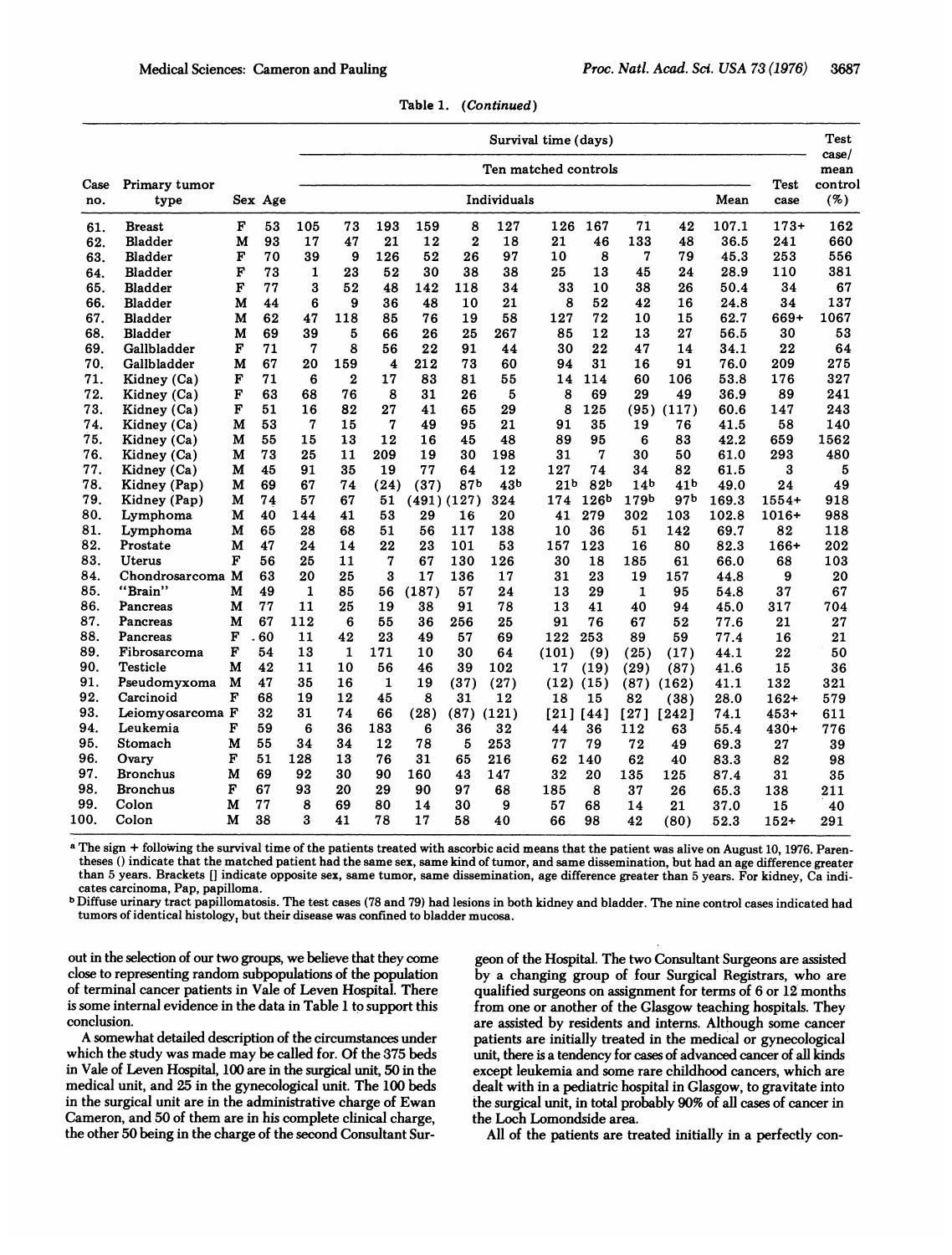Table 2. Ratios of average survival times for ascorbate patients and matched controls, with statistical significance

| A               | B<br>(Days) | $\mathbf C$<br>(Days) | D    | E<br>(Days) | F<br>(%) | G<br>(%) | н     |           |
|-----------------|-------------|-----------------------|------|-------------|----------|----------|-------|-----------|
| Bronchus $(15)$ | 136         | 38.5                  | 3.53 | 47          | 47       | 8.7      | 24.5  | << 0.0001 |
| Colon $(13)$    | 282         | 37.0                  | 7.61 | 59          | 54       | 20       | 7.63  | < 0.003   |
| Stomach $(13)$  | 98.9        | 37.9                  | 2.61 | 43          | 46       | 17       | 6.41  | < 0.006   |
| Breast $(11)$   | 367         | 64.0                  | 5.75 | 91          | 55       | 22       | 5.74  | < 0.026   |
| Kidney (9)      | 333         | 64.0                  | 5.21 | 88          | 67       | 22       | 8.35  | < 0.002   |
| Bladder (7)     | 196         | 43.6                  | 4.49 | 57          | 57       | 20       | 4.90  | < 0.028   |
| Return(7)       | 226         | 55.5                  | 4.10 | 71          | 86       | 33       | 7.57  | <0.003    |
| Ovary $(6)$     | 148         | 71.0                  | 2.08 | 78          | 83       | 30       | 6.83  | <0.005    |
| Others $(19)$   | 172         | 56.8                  | 3.03 | 67          | 53       | 27       | 5.28  | < 0.027   |
| All (100)       | 209.6       | 50.4                  | 4.16 | 65          | 60       | 25.7     | 55.02 | << 0.0001 |

A, Type of cancer and, in parentheses, number of ascorbate patients. There are 10 matched controls for each ascorbic acid patient. B, Average days of survival for ascorbate patients. C, Average days of survival for controls. D, The ratio B/C. E, Average days of survival for all subjects in group. F, Percentage of ascorbate patients surviving longer than E. G, Percentage of controls surviving longer than E. H, Value of  $\chi^2$  for F and G (two-by-two calculation). I, Corresponding value of P (one-tailed).

ventional way, by operation, use of radiotherapy, and administration of hormones and cytotoxic substances. For example, all of the 11 breast-cancer patients in the ascorbate-treated group, with the exception of one who first presented in a grossly advanced state, had already had mastectomy and radiotherapy and all, including the exception, had been given hormones, sometimes with considerable benefit; but all had relapsed by the time ascorbate supplementation was commenced, and it seemed clear that their tumors were escaping from hormonal control. Similarly, all of the seven bladder-cancer patients in the ascorbate-treated group, with one exception because of her frailty, had received megavoltage irradiation and several had had a partial cystectomy (one total) before ascorbate treatment was commenced when it seemed that these standard procedures had failed.

Treatment of terminal cancer patients with ascorbate was cautiously begun in November 1971, for reasons discussed in our earlier papers (1, 2), and has been continued because it seemed to have some value (4, 5). Once the practice had become locally established, the selection of a patient for treatment with ascorbate was often initiated by one of the younger surgeons (the Registrars), as they became familiar with the idea and convinced of its worth. The suggestion that ascorbate treatment be tried was made by Registrars less often during the first part of their 6 to 12 months' service than during the second part. For strong ethical reasons, every patient in the ascorbate-treated group was examined and assessed independently by at least two physicians or surgeons (often more than two) who all agreed that the situation was "totally hopeless" and "quite untreatable" before ascorbate was commenced. More than 20 different Registrars were involved in this way in allocating patients to the ascorbate-treated group. No criterion was used, except agreed "untreatability.

As described above, selection of 10 matched patients for the control group for each patient of the ascorbate-treated group was made independently by Dr. Frances Meuli. For each ascorbate-treated patient she was given a sheet listing age, sex, primary tumor type, and a brief synopsis of the clinical state and extent of dissemination at the time ascorbate was commenced, but not the survival time. She searched for cases matching these cases as closely as possible, and assigned to each, from the case history, the time when the patient was classified as "untreatable.' We believe that the procedure that was followed has not introduced any serious error, and that the ascorbate-treated group and the control group are in fact sub-

populations of the population of "untreatable" patients selected in an essentially random manner.

Two hundred of the 1000 patients in the control group were completely contemporaneous with the ascorbate-treated patients. The mean survival time for these contemporaneous controls is 43.9 days, as compared with 52.4 days for the others (overlapping and historical). There-has been no significant change in the treatment of patients with advanced cancer in Vale of Leven Hospital during the last 10 years, and the approximate equality of these values is not surprising.

#### The results of the study

The results of the study are given in Table <sup>1</sup> and summarized in Table 2, in which values for different kinds of cancer represented by six or more patients treated with ascorbate (60 or more controls) are shown. For each of the nine categories the ratio of average days of survival (ascorbate/controls) is greater than unity, the range being from 2.1 to 7.6, with ratio 4.16 for all 100 patients. The ratios are somewhat uncertain; for example, omitting the patient with longest survival in the colon group would decrease the ratio from 7.6 to 5.2. At the present time we cannot conclude that ascorbate has less value for one kind of cancer than for others. Our conclusion is that the administration of ascorbic acid in amounts of about  $10 \frac{g}{day}$  to patients with advanced cancer leads to about a 4-fold increase in their life expectancy, in addition to an apparent improvement in the quality of life. This great increase in survival time results in part from the much larger numbers of the ascorbate patients than of the controls who live for long times, as is shown in Fig. 1. Sixteen percent of the patients treated with ascorbic acid survived for more than a year, 50 times the value for the controls (0.3%).

Statistical analysis shows that the null hypothesis that treatment with ascorbate has no benefit is to be rejected for each of the categories in Table 2. The results of a simple statistical test are given in the table. A reasonable dividing line, the average survival time for all the subjects, is given in column E, and the percentages exceeding this value are given in columns F and G. Column H contains the values of  $\chi^2$  obtained by a two-bytwo calculation, and <sup>I</sup> gives the corresponding values of P (one-tailed). Similar values are obtained by nonparametric methods.

The fraction of survivors of the control group at time  $t$  is given to within about 2% by the exponential expression  $\exp(-t/\tau)$ . About 1.5% of the patients in this group live much